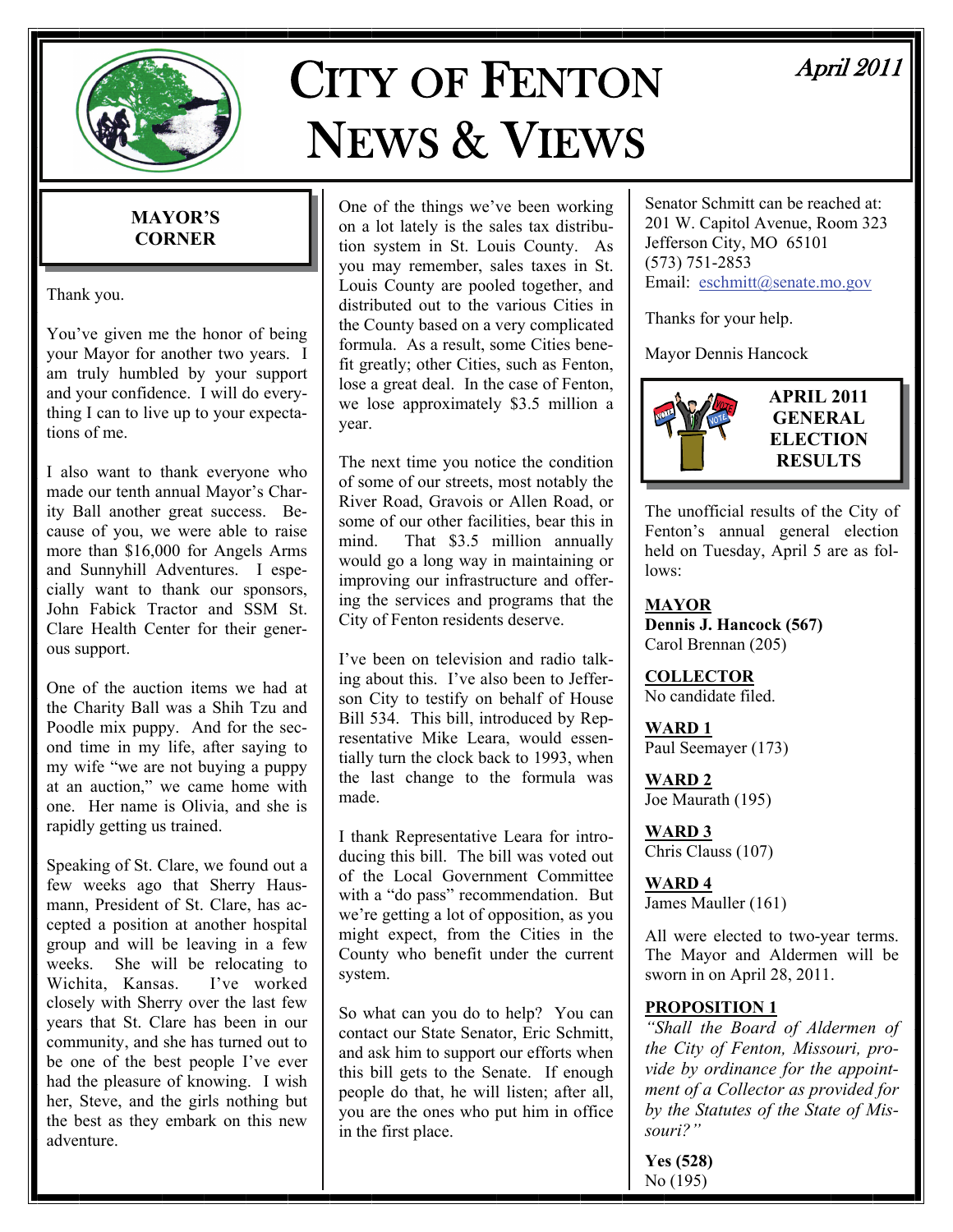#### Page 2 **FENTON NEWS & VIEWS** April 2011



# **PLANNING & ZONING COMMISSION PUBLIC HEARING**

On **Tuesday, May 3, 2011**, the Planning & Zoning Commission will hold a Public Hearing at **7:00 p.m.** during their regularly scheduled meeting at City Hall to consider the following:

# **OLD BUSINESS**

• A petition for a Special Use Permit by Scott Ulsas to operate a Medical Facility (Chiropractic) at 800 South Highway Drive, Suite 141. The property is zoned "HP-1" Hospitality Park-Hotel, Restaurant, Entertainment Business Park District.

#### **NEW BUSINESS**

• A petition by A&G Mobile Detailing to amend *Section 475.030: "BP-3" Business Park - General Office Centers, Small Warehousing District, Subsection G: Special Uses Provided Within The "BP-3" District*, of the Zoning Code to include "Auto detailing shop, excluding mechanical or body work".

• A petition for Special Use Permit by Mercury Group, Inc., for the outside storage of materials at 1710 Larkin Williams Road. The property is zoned "BP-3" Business Park - General Office Centers, Small Warehousing District.

For more information, please contact the Community Development Department at (636) 349-8110.





At the meeting on March 24, 2011, the Board of Aldermen approved an ordinance regarding the storage of residential solid waste containers.

Ordinance 3174 amended the Fenton Municipal Code pertaining to solid waste storage. The change to Section 225.020: Solid Waste Storage, includes that residential solid waste containers, tree limbs, and yard wastes shall be stored behind the front building line. This Code amendment will go into effect on May 1, 2011. Additional information pertaining to building lines is available on the City's website, go to [www.fentonmo.org.](http://www.fentonmo.org)

Along with the changes about storage don't forget that all trash containers, yard waste bags, tree limbs and large solid waste items should be place at the **curb** for collection. Not in the street, gutter, or drainage ditch.

Any questions, please feel free to contact the Community Development Department at (636) 349-8110.



# *Free Yard Waste/Trash Overflow Stickers*

The Board of Aldermen has elected to make the six free Yard Waste/Trash Overflow Stickers available to residents for pick up at City Hall Monday through Friday 8:00 a.m. to 4:30 p.m.

### *Memorial Day*



With the Memorial Day holiday just

around the corner, this is just a reminder that there will be no trash pick up on Monday, May 30, 2010.

- Monday trash pick up will move to **Tuesday, May 31.**
- Thursday recycling pick up will move to **Friday, June 3.**

# *Earth911.com*

Do you need help finding a place to recycle a computer or large appliance or just want more information on recycling? Go to [Earth911.com](http://www.Earth911.com) to find out more information.

As always if you have questions, please call City Hall at (636) 343- 2080.





The following businesses have applied for an occupancy permit and are planning on calling Fenton "home":

*A.S.P. Enterprises Inc.*  1099 Cassens Industrial Court (administrative offices/warehouse for corrosion control)

*Anixter Inc.* 

2509 Cassens (distribution of voice, data, electrical wire & cable limited to wholesale sales)

Welcome to Fenton. We are glad you are here!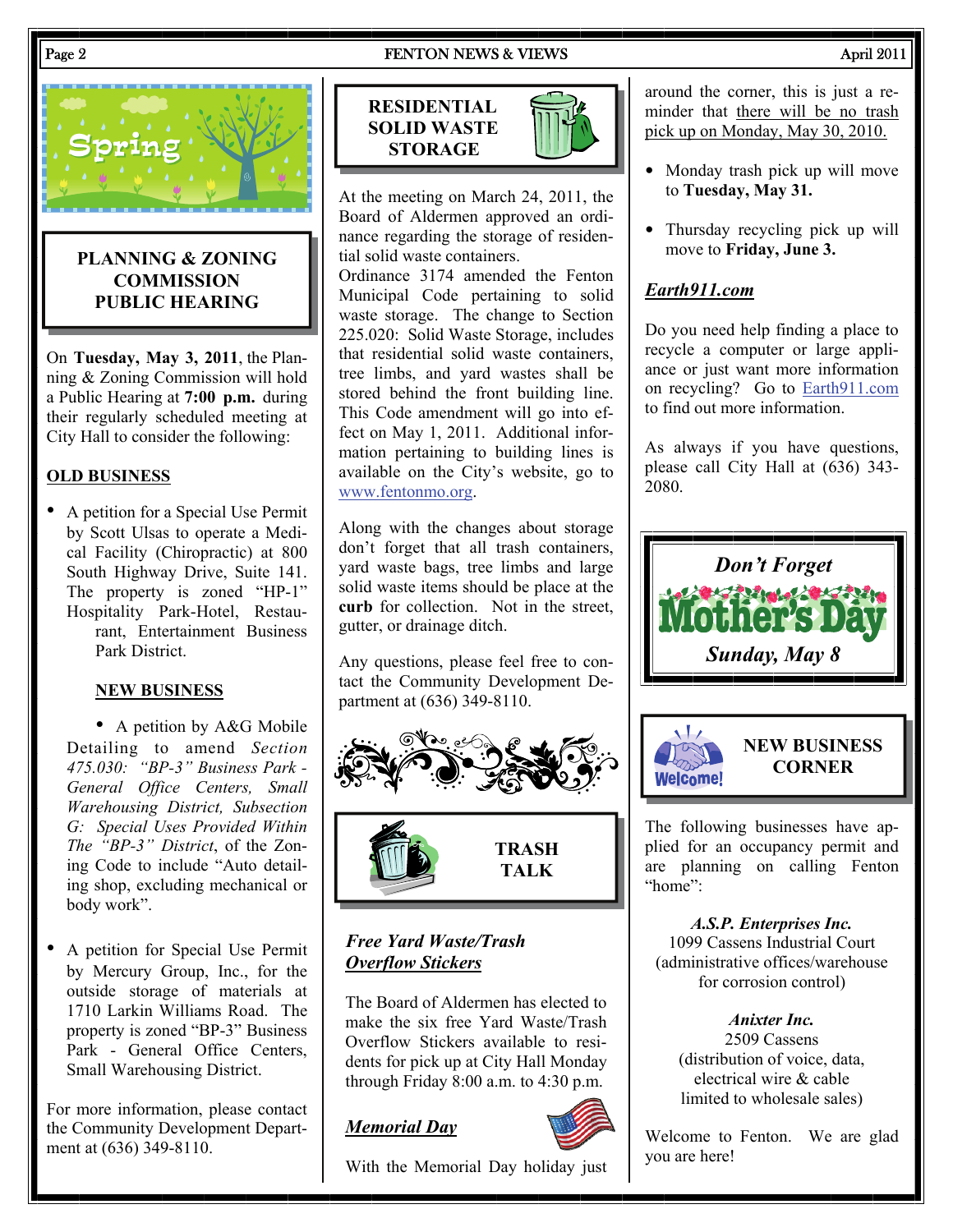

# **PARKS & RECREATION HAPPENINGS**

*For information on these programs, including fees and times, check out a copy of the "Beacon".* 

# **BASIC TRAINING**



Six week long fitness  $\triangleleft$ class modeled on the mili- $\blacktriangleleft$ tary's boot camp. This class consists of positive reinforcement & encouragement. The next session begins May 30.

# **SWIM & DIVE TEAM**

Come swim with the Sharks. Fenton Swim and Dive Team signups have begun. The next sign up is set for May 7 from 10:00 a.m. - 2:00 p.m. at RiverChase.

### **SCHOOL'S OUT OPEN SWIM**

Are you looking for something fun to do on your days off school? The indoor pool will open at Noon, April 22 and 25 to provide lots of fun and excitement. Day fees  $\sum$ apply without membership.

#### **WATER AEROBICS**

Come join the current session of Water Aerobics. We offer: *Aquacise,* 



*Aqua Zumba, Joints In Motion, Total Body Workout and Water Pilates*. Starting May 31, two new classes will be

offered. Come try *Deep Water Aerobics* and *H2O and You—A Teen Water Aerobic Class*.

#### Page 3 FENTON NEWS & VIEWS April 2011

#### **SWIMMING LESSONS**

Summer sessions will start June 6. For convenience

we will have morning and evening lessons.

### **INNER TUBE WATER POLO**

Come join a super fun variation of water polo - requires no experience. Just



sit in inflatable tubes in the pool and play water polo. League starts June 3.

#### **FAMILY CAMPOUT**

Ready for some good, old-fashioned, outdoor, summer FUN? Come join us on June 19 for our  $\land$ family campout at River-Chase. Check the Beacon for more information.



Come one, come all to a great Tailgate SALE on Saturday, May 14. Thirty-Five (35) double spaces to sell all the treasures you no longer desire. We'll turn a portion of the parking lot into the



**b** best flea market in Fenton. Refreshments and snacks will be available to purchase. This

SALE gets better every year! Don't miss signing up for your space. Sale hours are 8:00 a.m. to 2:00 p.m. Set up begins at 6:30 a.m.

### **DID YOU KNOW . . .**

. . .that if you reside or work in the 63026 Zip Code area, a one year membership can cost less then a weekend trip to Chicago or Branson? With the cost of gasoline at almost \$4.00 a gallon there has never been a better time to join RiverChase of Fenton and begin your vacation today. Remember there is never a joining fee at RiverChase.

RiverChase has a 30-visit punch card which is perfect for college or high

### school students out of school for the summer. This summer enjoy all the amenities RiverChase has to offer, three (3) swimming pools, two (2) gymnasiums, and a great fitness center.

Information on our Spring and Summer class offerings, along with our great summer camps are available online at www.fentonmo.org. Just download the BEACON on the City's home page located on the tab, left hand side.

RiverChase will stay open on Saturdays until 8:00 p.m. during the summer beginning May 28 and ending September 3.

*For information on all programs (including fees and times), contact RiverChase of Fenton at (636) 343- 0067. You can also check out the Beacon at [www.fentonmo.org](http://www.fentonmo.org).*



The Bradford Pear Tree has become very popular over the years. It belongs to a family of trees that are more commonly known as "Universal Landscape Trees" because they are used so frequently by landscapers and builders.

You can find them lining many streets and sidewalks and in many local parks and neighborhoods. They are so popular not only because of their beautiful spring flowers, but because they grow quickly and are easy to care for .

The problem is the Bradford Pear Trees have started to cross breed with other similar trees, something that was thought to be impossible. The resulting hybrid trees are often very thorny and rapid growers. The berries from these trees are then *(Continued on page 4)*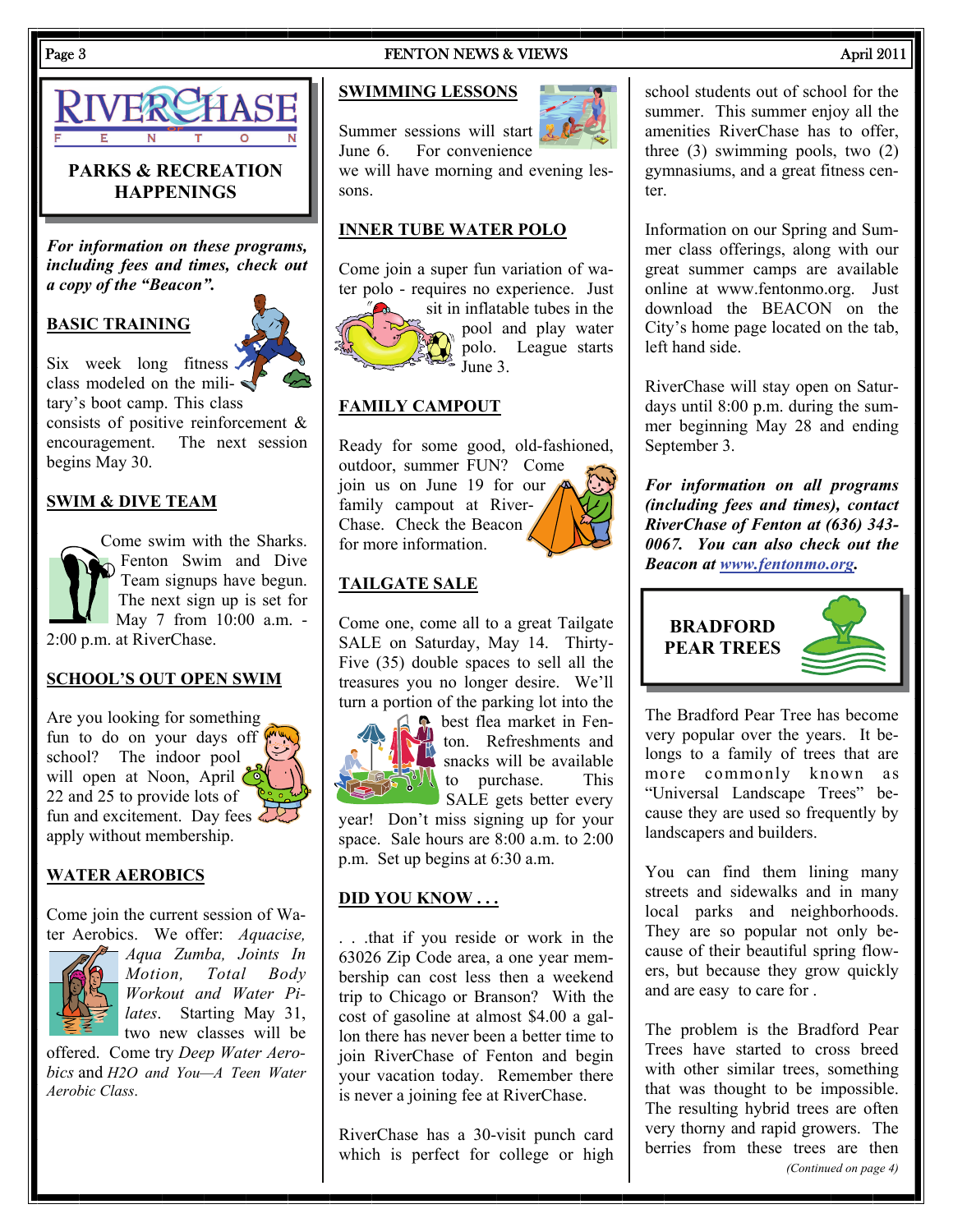#### Page 4 **FENTON NEWS & VIEWS** April 2011

**BRADFORD PEAR TREES**  *(Continued from page 3)* 

spread rapidly by birds resulting in even more new hybrid trees.

These new trees are popping up everywhere and are so thick that they are muscling out much of the native plant life around them. The Missouri Department of Conservation wants to stem the tide of this new invasive species of trees so they are asking Missourians to chop down their Bradfords and replace them with other types of trees that are native to the **Midwest** 

For more information, go to the Missouri Department of Conservation's website: [http://mdc.mo.gov/](http://mdc.mo.gov/conmag/2011/03/stop-spread) [conmag/2011/03/stop-spread.](http://mdc.mo.gov/conmag/2011/03/stop-spread).

**ST. LOUIS COUNTY POLICE—FENTON PRECINCT UPDATE** 



Now that the cold weather has passed it's time for kids to dust off their bicycles and get active again. Bicycling is a great form of exercise, you can burn 300 to 400 calories per hour. Unfortunately, as children and



young adults hit the streets and park trails with their bikes, they forget to use proper cycling

etiquette and rules. Bicycle rules, laws and etiquette are put in place to keep the rider safe and to help avoid accidents. Every year, about 300,000 kids go to the emergency room due to bike injuries, and at least 10,000 kids have injuries that require a few days in the hospital.

*Here are a few key topics for you and your young person to go over before heading out:* 

1) Wear a helmet. St. Louis County has adopted a helmet ordinance requiring bicyclist from

1 to 16 years of age to wear helmets. The City of Fenton Police Department offers free

helmets to those in need, and will make sure helmets are properly fitted.

- 2) Conduct an equipment check on your bike. Make sure everything is in good working condition.
- 3) Wear bright color clothing and/or reflective gear.
- 4) Ride on the right-hand side of the street, so you travel in the same direction as cars. Ride **with** traffic, **never** ride against traffic.
- 5) Stop at all stop signs and obey traffic (red) lights just as cars do.
- 6) When you bicycle in a congested area, use proper hand signals to let motorists know where you intend to travel.
- 7) When passing other bikers or pedestrians on the street or trails, always pass to their left side, and call out "On your left!" so they know that you are coming.

For more information, go to: [http://](http://www.trailnet.org/our-work/missouri-bike-ped-laws) [www.trailnet.org/our-work/missouri](http://www.trailnet.org/our-work/missouri-bike-ped-laws)[bike-ped-laws](http://www.trailnet.org/our-work/missouri-bike-ped-laws).

**Neighborhood Policing Officer (636) 343-2080 P.O. Aaron Dilks-Ext. 1123** 

> **Precinct Phone (636) 349-8120**

# **AMERICAN WATER SEWER LINE PROTECTION**

You own and are responsible for maintaining the sewer line running between your home's exterior and the street. It's highly vulnerable to clogs and blockages. . . from tree roots, pipe collapse and common waste, which can happen at any time. In most cases, those lines were put in place when your home was originally built and may have gone through years, or even decades, of seasonal changes, root invasions, or cumulative blockages.

Excavation . . . line clearing . . . site restoration . . . sidewalk/street repaving . . . can all cost thousands of dollars. Protect yourself from the unexpected worries and costs with the Sewer Line Protection Program.

### **The Sewer Line Protection Program includes:**

- Up to \$8,000 (\$4,000 for line repair and \$4,000 for street repair) in repair costs for clogs and blocks in the sewer line between your home and the sewer main. Basic site restoration, including filling, raking and reseeding.
- Once contacted, an independent contractor will be dispatched to your home within 24 hours.
- Affordable payment terms with convenient monthly billing on your customer water bill, or via check or credit card.

For more information on the Water Line, Sewer Line and In-Home Plumbing Protection Programs, please call 1-866-430-0819 or by email at cs@amwater.com.

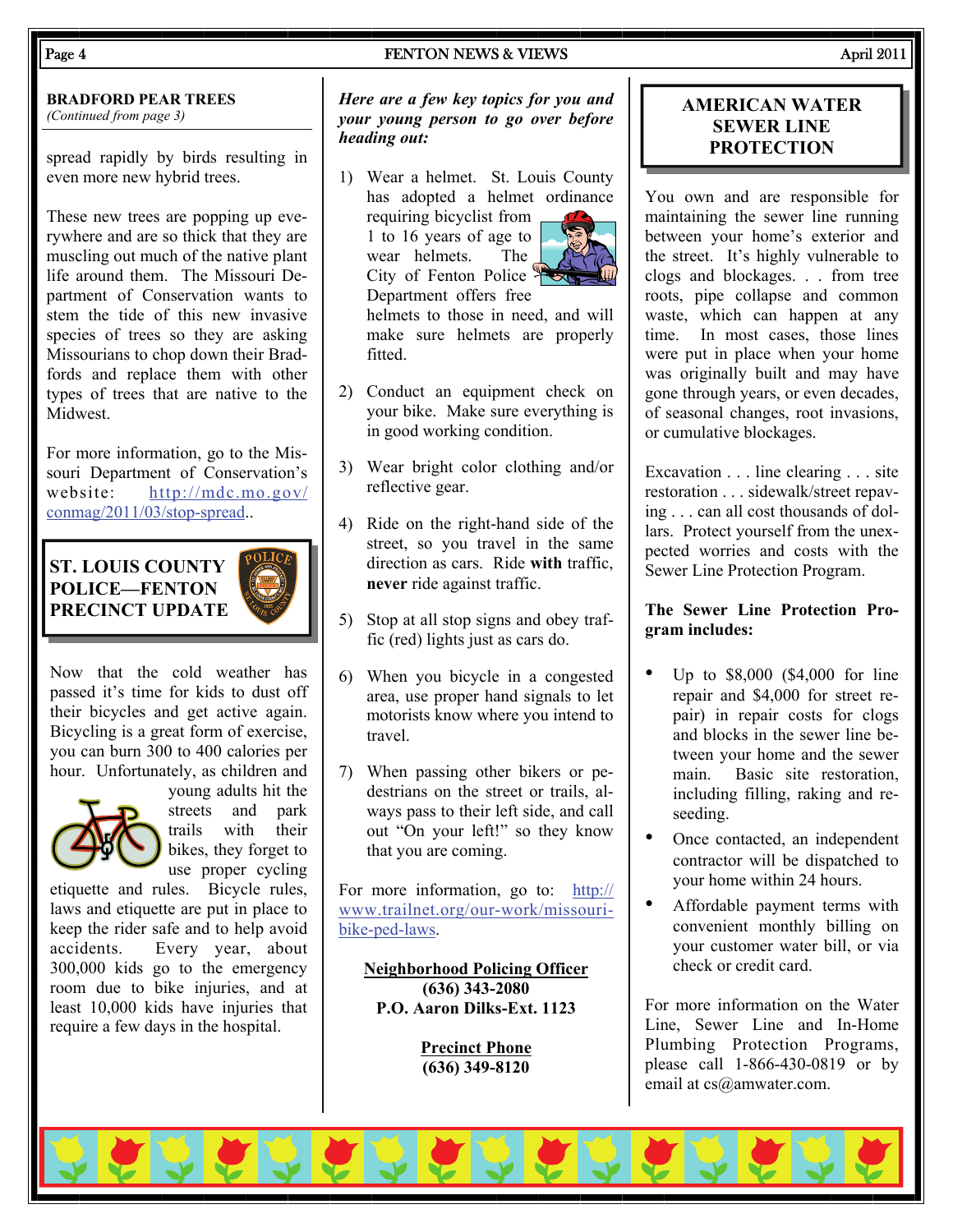



**SPRING LEAF REMOVAL PROGRAM** 

**The City's Spring Leaf Program has begun and will end the week of April 25.** Because pick-ups start in a different part of the City each Monday, it is recommended leaves be at the curb by 7:00 a.m. Leaf removal will occur each week until all areas have been serviced once.

**PLEASE DO NOT RAKE LEAVES INTO THE STREET.** Leaves should be raked to the back of curbs as leaves in the gutter could wash into, and ultimately clog the storm system during heavy rains.

Leaf piles containing debris or items other than leaves will be left and removed the following week if the unacceptable material has been removed.

If you have any questions, please contact the Public Works Department at (636) 349-8155.



**FREE!! MULCH AND COMPOST** 

On a first-come basis, residents of the City may take advantage of free mulch and compost located in Fenton City Park behind the tennis courts.

The available mulch and compost material is the end product of our lawn debris and leaf removal programs from the previous year. Many residents utilize this material in their vegetable and flower gardens.

Help us complete our recycling process by utilizing the mulch and compost.

# **DECISIONS FROM THE MARCH 24 BOARD OF ALDERMEN MEETING**

# *Presentations*

- Mike Jewel, Citizens Police Academy Alumni Association honored Police Officer Brad Mueller as Officer of the Quarter.
- Sgt. John Bielefeld presented Police Officer Brad Mueller and Police Officer Clayton Fair with an award of excellence for meritorious service in the line of duty.
- Mayor Hancock recognized the following employees for their service to the City: Katie Therina, Recreation Associate I - 5 Years, Mollie Wrablik, Recreation Associate I - 5 Years.

# *Decisions*



- $\checkmark$  Approved a liquor license submitted by Road Ranger, 205 North Highway Drive.
- $\checkmark$  Approved the authorization of \$225,995.08 (5%) for potential change orders for construction of the Gravois Road/Meramec River Bridge Replacement as discussed at the December 10, 2009 Committee Meeting. (These are funds previously budgeted).
- $\checkmark$  Approved the authorization of \$225,995.08 (5%) for potential change orders for construction of the Gravois Road/Meramec River Bridge Replacement as discussed at the March 10, 2011 Committee Meeting. (This will bring the total for potential changes to \$451,990.16 (10%) of the bid amount of \$4,519,901.60. These are funds previously budgeted.)
- $\checkmark$  Denied the request from St. Louis Disc Dog Club to waive insurance

requirements for their competition on May 7, 2011 at Fenton City Park.

- $\checkmark$  Approved the request from the Arnold Police Department, on behalf of the Missouri Police Olympics to utilize softball fields #1, 2, and 3 on June 6 and 7, 2011 based on compliance with conditions.
- $\checkmark$  Approved the request by Scout Matthew Pollard to reconstruct the small picnic shelter located in Fenton City Park for his Eagle Scout Project as submitted and discussed at the March 10, 2011 Committee Meeting.

# *Ordinances*



**#3174** Amends Chapter 225 Solid Waste to regulate the Storage of Solid Waste Containers and Yard Waste on Residential properties.

**#3175** Approves a Supplemental Cooperation Agreement with St. Louis County, Missouri for the allocation of Community Development Block Grant Funds for the year 2011.

**#3176** Approves an Agreement with Sungard Pentamation, Inc. for the Finance Department's Accounting Software Package.

**#3177** Authorizes the City of Fenton, Missouri to enter into a Lease Purchase Transaction, the proceeds of which will be used to pay costs for refunding the outstanding City of Fenton, Missouri, Public Facilities Authority, Leasehold Refunding Revenue Bonds (City of Fenton, Missouri, Lessee), Series 2003; and authorizes the execution of certain documents and actions in connection therewith.

# *Resolutions*

**#11-01** Amends the 2010 approved Budget.

**#11-02** Amends the 2011 approved Budget.